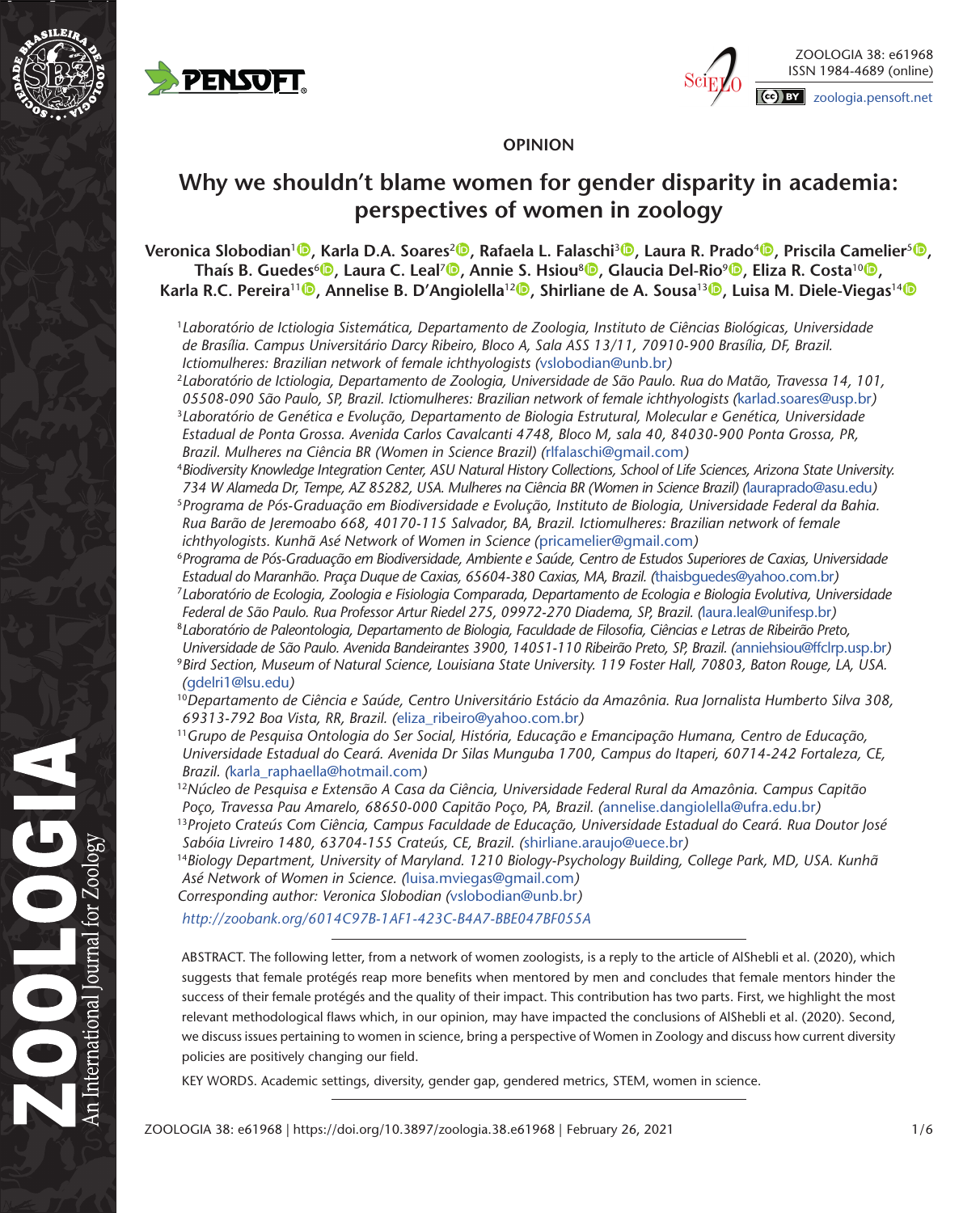

We are part of a patriarchal society, although scientists and academics often fail to recognize it. This patriarchal structure and its misconceptions are reflected in our scientific environment. The recently published study of AlShebli et al. (2020) (now retracted by the authors) is one example of how scientific conclusions can have negative impacts to the academic environment when social data are analyzed apart from their underlying social context.

AlShebli et al. (2020) investigated the role of mentorship in scientific collaborations on the successful outcome of protégés considering the gender of their mentors. Their conclusion was that female mentors hinder the success of their female protégés and the quality of their impact (measured by the number of citations and impact of protégés' articles), suggesting that female protégés reap more benefits when mentored by males instead of their equally-impactful female counterparts. AlShebli et al. (2020) recognize that the specific social mechanisms underlying their findings were not addressed in their study. Despite that, they proposed that their results indicate that diversity policies need to be reviewed, favoring an association between female protégés and male mentors. This suggestion goes against all current policies that aim for more diversity in science, technology, engineering, and mathematics (STEM), contributing to reinforce the patriarchal structure of the academic environment, which has historically constrained the career of many female researchers. Within the context of STEM, we point out some relevant issues that went unnoticed by the reviewers and editor of Nature Communications (or were dismissed during the reviewing process) and discuss why we believe that the findings of AlShebli et al. (2020) should not be used for reviewing diversity policies in STEM. Other criticisms and comments on the same work are available in Deanna et al. (2020) and Diele-Viegas et al. (2020a, 2020b). Lastly, we bring a perspective of Women in Zoology and how current diversity policies are bringing more gender equality to the field.

Below, we point out a few notable methodological flaws in the work of AlShebli et al. (2020). The first one pertains to how they established the mentor-protégé association: they only took into account the mentor-protégé pairs in the same discipline, and by doing so, they missed interdisciplinary hubs, which are more prevalent in gender and ethnically diverse groups (Adams 2013, Uzzi et al. 2013, Campbell et al. 2013, Franzoni et al. 2014, Freeman and Huang 2015); furthermore, even though they endeavored to embrace a broader sense of mentorship when examining the publication networks by including other senior co-authors as mentors besides the thesis' advisor, their criterion was not as broad as it could have been: by excluding the potential mentors that do not share the same affiliation as the protégé, AlShebli et al. (2020) most likely ended up missing many diverse and multidisciplinary research groups in their analysis.

The second methodological flaw we identified is that AlShebli et al. (2020) do not take into account that mentorship also happens outside of the context of co-authorship, and that co-authorship does not necessarily imply an established mentorship. Despite the existence of guidelines with criteria on what configures authorship (e.g. Brand et al. 2015, International Committee of Medical Journal Editors 2019), defining authorship is a complex process that frequently relies on informal agreements (Brand et al. 2015, Albarracín et al. 2020). According to these authors, although activities such as procuring funding or institutional infrastructure do not justify authorship, senior researchers are often included as authors because of those activities. Furthermore, it is possible that behind the success of a protégé there are also mentors who never effectively co-authored with the student (but are mentioned at the Acknowledgements section instead).

According to Estrada et al. (2018), there are three main components in mentorship: instrumental support (including the provision of resources and opportunities for the protégé to attain their research goals), psychosocial support (increasing the protégé's self-confidence and professional effectiveness), and quality of the relationship established between mentor and protégé. AlShebli et al. (2020) analyzed only part of the instrumental support as a proxy of mentorship quality. The authors focused only on the publication impact and the collaboration network of the protégés when following their solo career, ignoring the remaining factors, despite their importance to the protégés' performance, motivation, career outcomes, and health.

Based on the methodological flaws discussed above, the conclusions provided by AlShebli et al. (2020) fail to properly recognize the social component into which epistemic science research fields are constructed and, therefore, end up suggesting that policy makers should not promote female-female mentorships.

All scientists are part of a sexist society and ruled by social conduct (Arruza et al. 2018). Being as such, women scientists attempt to thrive despite all setbacks provided by structural sexism (both explicit and implicit). Such a systemic paradigm results in numerous obstacles during their careers, which lead to a leaky pipeline in academia (Pell 1996, Knobloch-Westerwick et al. 2013, Reuben et al. 2014), hindering their long-term retention, especially in STEM (Hughes 2018). The Matilda effect (Rossiter 1993), defined by a systematic underrecognition of female scientists throughout history, is well-perceived as a major force impairing the progress of women in science (Knobloch-Westerwick et al. 2013). Women are usually disproportionately burdened with household chores including bearing babies and taking care of both children and elderly relations (Goulden et al. 2011), particularly during the current COVID-19 pandemic (Hipólito et al. 2020, Staniscuaski et al. 2020). They are much more frequently affected by harassment (National Academies of Sciences, Engineering, and Medicine 2018), both because of their gender or sexual orientation (Hughes 2018). Women are also systematically less cited (Larivière et al. 2013, Bendels et al. 2018) or less credited for their work (Handley et al. 2015), and the division of labor in scientific work (and subsequent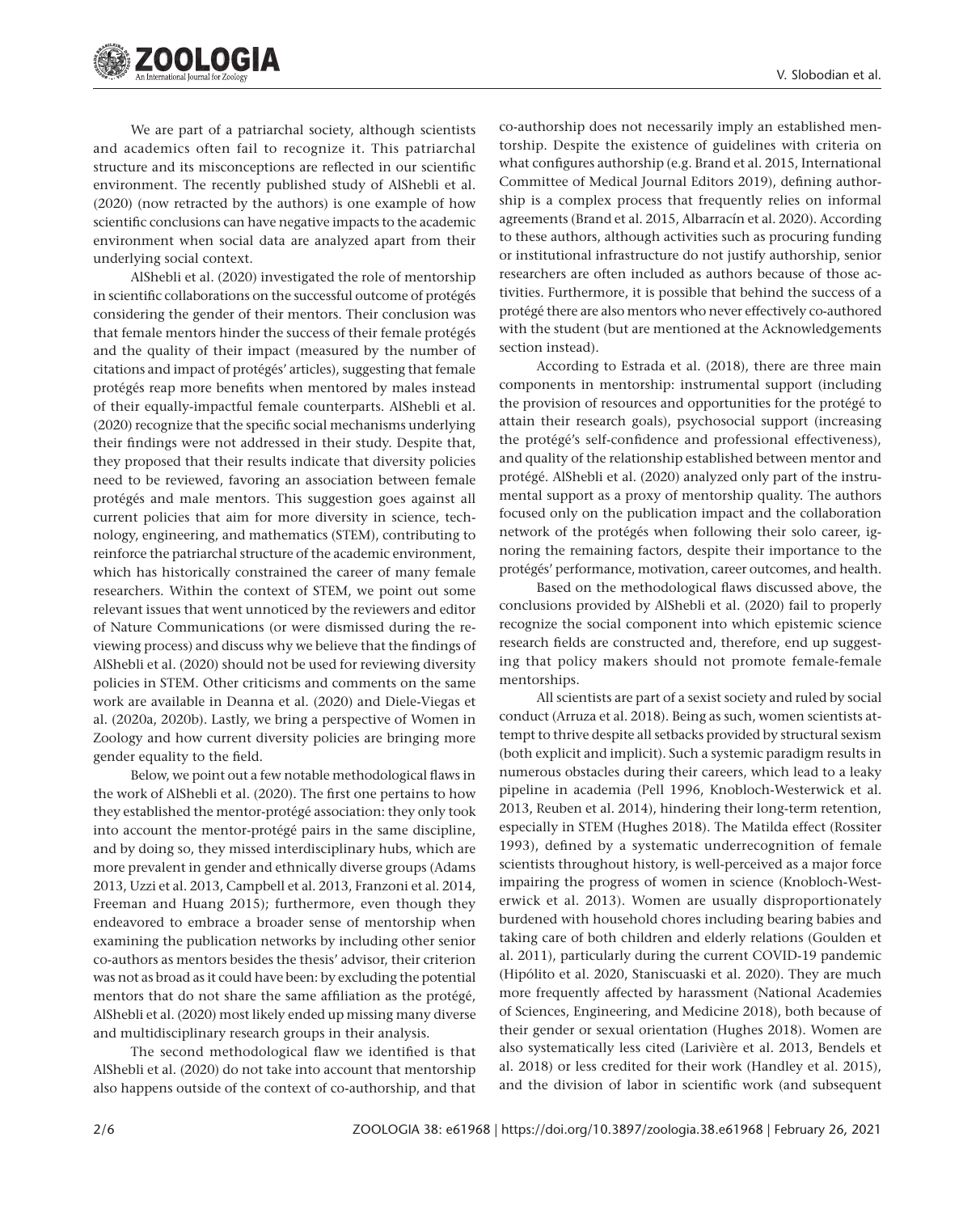

publications) usually undermine the contribution of women and other minorities (Larivière et al. 2020). All the beforementioned result in a lower inclusion of women in collaboration networks, especially those led by men (Araújo et al. 2017). All these biases should be addressed when discussing the results presented by AlShebli et al. (2020).

#### What defines success in the academic field?

A list of the 100,000 most prominent scientists was recently published (Ioannidis et al. 2020), based exclusively on citations. It prompted us to question: what defines "success" in academia? Despite publications being a major factor driving the influence a scientist has on the scientific community, there are other ways to measure it and which may be more appropriate for different fields of knowledge (see Bradshaw et al. 2020, Oliveira et al. 2020). The training of future scientists is also an important metric and such training is given by scientists that occupy positions of power as members of university faculties (Catalyst 2005, Clauset et al. 2015).

Still, women are under-represented as professors and researchers, and are more concentrated in universities that are not research-intensive (Chubb and Derrick 2020). Moreover, while teaching quality is reportedly female-dominated, the research realm is more male-dominated (Morley 2003). This results in a larger proportion of women being responsible for student-focused services (in "institutional housekeeping" roles, Bird et al. 2004), which are undervalued, while men are the ones being praised because they have greater publication numbers and their publications have more impact (Chubb and Derrick 2020). That being the case, the most commonly used academic performance metrics benefits men over women. Additionally, when the behavior of a professional contrasts with the established gender roles, it influences how the competence of the professional is judged (Chubb and Derrick 2020). For example, when a woman has strong research success, she is usually undervalued by her peers regarding a particular factor (e.g., time lag of publications, agency, competitiveness, and even private life matters, such as marital status) whereas a man will be overvalued for the same thing (Juraqulova et al. 2015, Eaton et al. 2020, Severin et al. 2020).

#### Women in STEM: examples coming from the Brazilian Zoological networks and professional advancement

As extensively discussed in the literature, the disadvantage faced by women in STEM fields is usually related to gender stereotypes (Schiebinger 2001, Reuben et al. 2014, Bendels et al. 2018, Eaton et al. 2020). The so-called Matilda Effect affects women since they are young girls and negatively influences their desire to pursue a career in science (Hill et al. 2010, Leite and Diele-Viegas 2020). In Brazil, despite the fact that women author roughly 70% of all the articles published (Crotti et al. 2020), there is a global trend in which the articles that have women as first or last co-author (usually recognized as the 'main authors') are less cited than articles that have men as

main authors (Larivière et al. 2013). Furthermore, despite the larger proportion of women enrolled in both secondary (83% women vs. 80% men) and tertiary (59% women vs. 43% men) education in Brazil compared to men, women are more present in fields associated with culture and "care" and less represented in STEM (Crotti et al. 2020).

Only recently, have more women been taking part in positions of power in Zoological Societies in Brazil. For example, the Brazilian Society of Zoology (SBZ) never had female presidents until 2012, when its first female president was elected after 34 years. The 2018-2020 SBZ directorship (with a female president) supported for the first time a symposium "For more women in Zoology" held in the XXXIII Brazilian Congress of Zoology promoting networks among Women in STEM and zoological subjects. Furthermore, in 2019, an all-female directorship was elected for the Brazilian Society of Ichthyology (SBI) being the third all-female directorship among the 19 elected in the history of that society. This all-female board, together with a deliberative council composed mostly by men, has started to discuss gender inequality in ichthyology and best practices to decrease it. Another example is the board of the Brazilian Society of Herpetology (SBH), also mostly composed of women (three women in five positions), while the deliberative council is mainly composed of men (six men in nine positions), reflecting the sharp gender disparity still seen in the field. After the discussion table "Women in Herpetology yesterday, today... and now? Discussing gender for effective inclusion" at the Brazilian Congress of Herpetology in 2019, a list of actions was proposed to reduce gender inequalities in herpetology (see Werneck et al. 2019).

However, gender inequality is still prominent in other Brazilian scientific societies, such as the Brazilian Society of Palaeontology (SBP), which in the last 62 years, of the 29 elected boards, only two had female presidents, and four had the participation of women in the vice-presidency (Kotzian and Ribeiro 2009). It is important to highlight that 45% of the 713 members of this society are women. However, despite having significant participation within the society, the representation of women in Brazilian Palaeontology appears to be significantly less expressive than that of men along its entire existence (Kotzian and Ribeiro 2009).

Similar to what is seen in the SBP, the Brazilian Ornithological Society (SBO) has a relatively balanced proportion, with 44% female members. However, these proportions have not been reflected in the number of publications in the society's main journal. Of the articles published in the last five years in the Brazilian Journal of Ornithology, only 22% had females as first authors (S.A. Sousa, unpublished data). The relatively equal proportion of society members compared to the lack of articles published by women indicates that female ornithologists might face opportunity bottlenecks in academic careers. Usually, being the leading author in a scientific publication requires long term commitment to academia and leadership in laboratory and field experiments.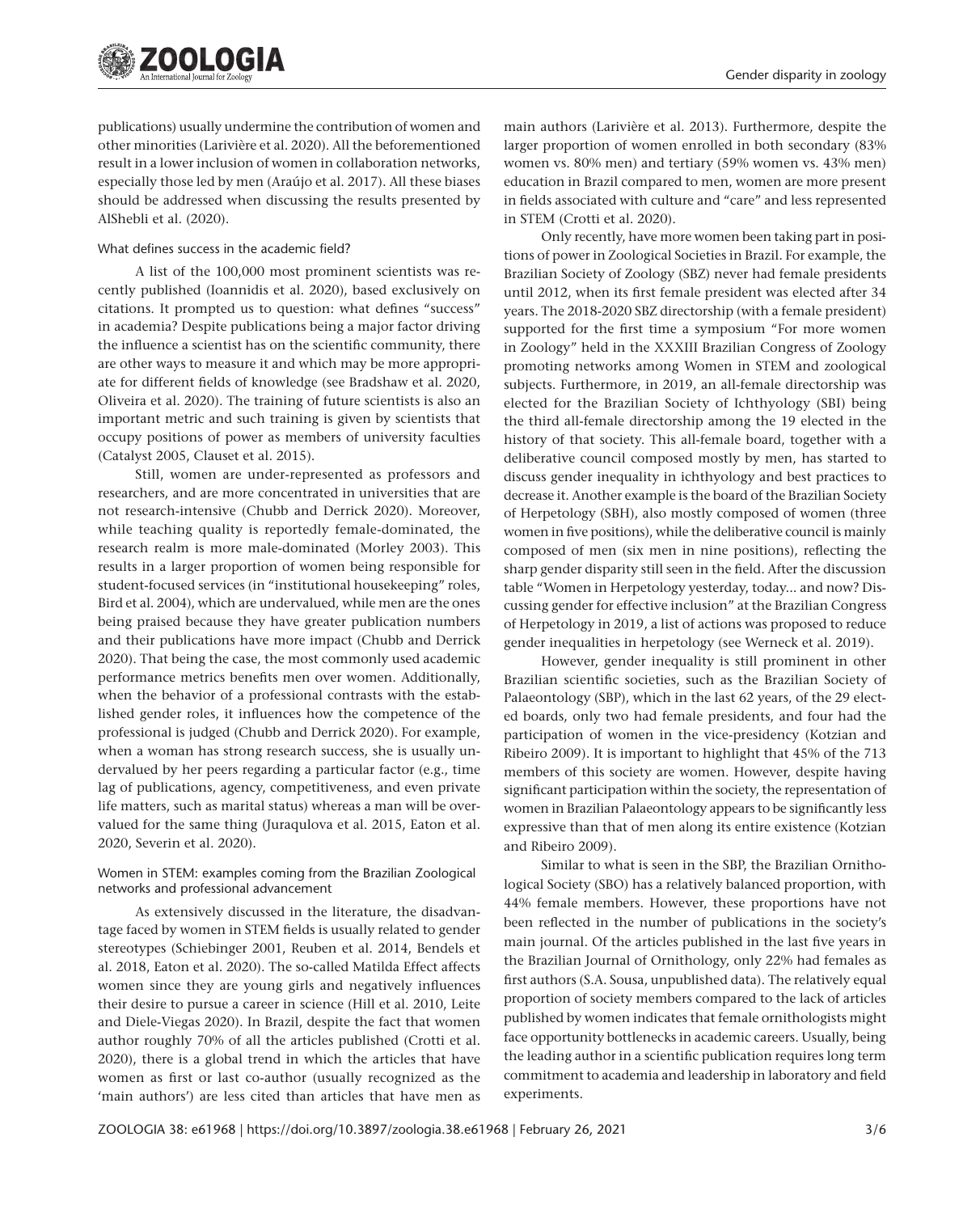

Although individual efforts have their merits, we believe that research and educational centers need to provide the necessary means to recognize and undermine biases in the availability of opportunities for women scientists. Networks of women in science are gaining strength in Brazil, discussing issues related to gender inequality and giving voice to women in several fields. The initiative "Mulheres na Ciência BR" (Women in Science Brazil), founded by a group of zoologists, started as a social network community of women scientists in 2016 and has since grown to establish an actively-curated digital magazine ([http://](http://www.mulheresnaciencia.com.br) [www.mulheresnaciencia.com.br](http://www.mulheresnaciencia.com.br)), where women of all fields and backgrounds showcase their voices and discuss science and gender perspectives in academia. The "Kunhã Asé" network of women in science was founded in 2019 by four women biologists aiming to provide academic and emotional support to female Brazilian scientists at different career stages and encourage young women and girls in science (Leite and Diele-Viegas 2020). The "Parent in Science" group (<https://www.parentinscience.com>) is an initiative of researchers who are parents, demanding equal access of men and women to funding for academic research in Brazil. The project aims to understand the impact of motherhood and recognize that female scientists often have a double journey, combining academic careers with childcare (Lunetas 2018). Currently, the group proposes symposia to discuss solutions to problems of motherhood and fatherhood in the academy, in addition to increasing awareness of proper authorities to the demands that parenthood adds to academic careers.

Specific disciplines in zoology are also creating their own networks. The "Ictiomulheres" (Ichthywomen) was created in 2017 and researches the gender issues in Brazilian Ichthyology, including promoting women in ichthyological studies and their participation in the field. The network also recently organized the event "Elasmulheres", with prominent women in elasmobranchs research fields. The group "Herpetologia segundo as Herpetólogas" (Herpetology according to women herpetologists) was created in 2018 aiming to disseminate the science made by women in the field of herpetology, including contributions to the conservation of reptiles and amphibians through environmental education, and promoting greater participation of women in Brazilian herpetology. The group "Mulheres na Entomologia" (Women in Entomology) appeared in 2019 with the aim of publishing and disseminating biographies of past and present women entomologists while encouraging young scientists to follow the examples of female researchers in the development of their own careers. Regarding questions of inequality in Brazilian Paleontology, a group of female paleontologists, "Mulheres na Paleontologia" (Women in Paleontology), aims to identify the main gender biases through the project "The gender profile in Brazilian Palaeontology", which has already been approved in the Plataforma Brasil, a national database of research records involving humans. All the above-mentioned initiatives demonstrate some of the projects that begun in recent years to bring awareness to gender inequality and discuss solutions in

order to achieve a more diverse and inclusive zoology. These initiatives are possible because of the increase in the number of women participating in some Brazilian Zoological societies and because these women are becoming more conscious of the role of gender bias in their careers. It reinforces the importance of women actively working as part of the scientific community.

#### Concluding remarks

The academic system is oriented by a particular cultural frame (Geertz 1983), including gendered associations implicit in the academic reward system, which must be addressed and overcome. So, if (and it is a big if) female mentors cannot provide the same outcomes as male mentors to their female protégés, it is not due to some inherent female problem, but to the existing gender-biased system that still confers privilege on male researchers, with or without children. Thus, partnering with male mentors will not solve gender inequality in science and should not be the option given to women to raise their academic status. We expect that discussions and replies like this are no longer necessary someday. But it will only be possible when we have a truly diverse and inclusive science.

The takeaway message we highlight here is an invitation to the scientific community for a broader discussion about the criteria defining success in academia, considering that women play fundamental role in constructing a more inclusive environment for early-career researchers. It is not enough to make science attractive for diverse junior researchers. It is fundamental to create a scientific environment that maximizes the carrots and minimizes the sticks over these people's careers (Galinsky et al. 2015). The only way to do that is by stimulating the construction of diverse research environments and networks (Bendels et al. 2018), the opposite of what was proposed by AlShebli et al. (2020). Finally, we refuse to accept a superficial analysis that does not consider the oppression faced by women. The solutions proposed by AlShebli et al. (2020) do not solve women's problems in STEM, but only reinforce stereotypes and emphasize the sexual division of work and intellectual merit.

### **ACKNOWLEDGEMENTS**

We thank to 561 signatories (see Supplementary Material List S1) which support this paper and women in zoology. TBG thanks the Universidade Estadual do Maranhão for the Senior Researcher fellowship. ABD thanks Conselho Nacional de Desenvolvimento Científico e Tecnológico for financial support (CNPq, process 433630/2018-3 and process 440831/2019-9).

#### **LITERATURE CITED**

- Adams J (2013) The fourth age of research. Nature 497(7451): 557–560. <https://doi.org/10.1038/497557a>
- Albarracín MLG, Castro CM, Chaparro PE (2020) Importance, definition and conflicts of authorship in scientific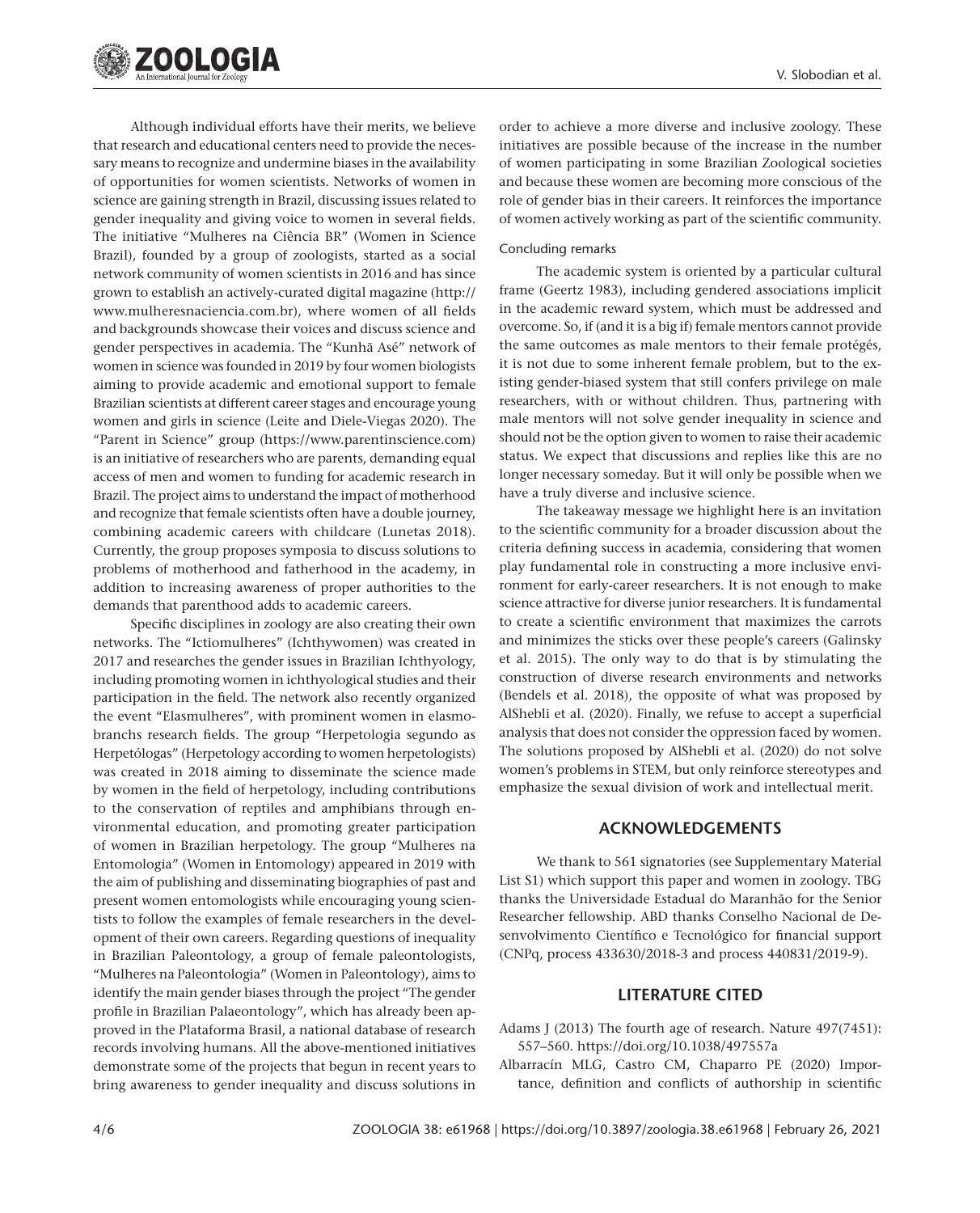

publications. Revista Bioética 28(1): 10–16. [https://doi.](https://doi.org/10.1590/1983-80422020281361) [org/10.1590/1983-80422020281361](https://doi.org/10.1590/1983-80422020281361)

- AlShebli B, Makovi K, Rahwan T (2020) The association between early career informal mentorship in academic collaborations and junior author performance. Nature Communications 11(1): 1–8. <https://doi.org/10.1038/s41467-020-19723-8>
- Araújo EB, Araújo NAM, Moreira AA, Hermann HJ, Andrade JS Jr (2017) Gender differences in scientific collaborations: Women are more egalitarian than men. PLoS ONE 12(5): e0176791. <https://doi.org/10.1371/journal.pone.0176791>
- Arruza C, Bhattacharya T, Fraser N (2018) Notes for a feminist manifesto. New Left Review, 114 (november-december). Available at: [https://newleftreview.org/issues/ii114/](https://newleftreview.org/issues/ii114/articles/nancy-fraser-tithi-bhattacharya-cinzia-arruzza-notes-for-a-feminist-manifesto) [articles/nancy-fraser-tithi-bhattacharya-cinzia-arruz](https://newleftreview.org/issues/ii114/articles/nancy-fraser-tithi-bhattacharya-cinzia-arruzza-notes-for-a-feminist-manifesto)[za-notes-for-a-feminist-manifesto](https://newleftreview.org/issues/ii114/articles/nancy-fraser-tithi-bhattacharya-cinzia-arruzza-notes-for-a-feminist-manifesto)
- Bendels MH, Müller R, Brueggmann D, Groneberg DA (2018) Gender disparities in high-quality research revealed by Nature Index journals. PloS one 13(1): e0189136. [https://doi.](https://doi.org/10.1371/journal.pone.0189136) [org/10.1371/journal.pone.0189136](https://doi.org/10.1371/journal.pone.0189136)
- Bird S, Litt J, Wang Y (2004) Creating status of women reports: Institutional housekeeping as" Women's Work". NWSA Journal: 194–206. doi: 10.1353/nwsa.2004.0027
- Bradshaw CJA, Chalker JM, Crabtree SA, Eijkelkamp BA, Long JA, Smith JR, Trinajstic K, Weisbecker V (2020) A fairer way to compare researchers at any career stage and in any discipline using open-access citation data (Preprint). Authorea Preprints. <https://doi.org/10.22541/au.160373218.83526843/v1>
- Brand A, Allen L, Altman M, Hlava M, Scott J (2015) Beyond authorship: Attribution, contribution, collaboration, and credit. Learned Publishing 28(2): 151–155. [https://doi.](https://doi.org/10.1087/20150211) [org/10.1087/20150211](https://doi.org/10.1087/20150211)
- Campbell LG, Mehtani S, Dozier ME, Rinehart J (2013) Gender-heterogeneous working groups produce higher quality science. PloS one 8(10): e79147. [https://doi.org/10.1371/](https://doi.org/10.1371/journal.pone.0079147) [journal.pone.0079147](https://doi.org/10.1371/journal.pone.0079147)
- Catalyst Inc, General Motors Corporation (2005) Women "Take Care," Men "Take Charge:" stereotyping of us business leaders exposed. Catalyst. Available online at: [https://](https://www.catalyst.org/wp-content/uploads/2019/02/Women_Take_Care_Men_Take_Charge_Stereotyping_of_U.S._Business_Leaders_Exposed.pdf) [www.catalyst.org/wp-content/uploads/2019/02/Women\\_](https://www.catalyst.org/wp-content/uploads/2019/02/Women_Take_Care_Men_Take_Charge_Stereotyping_of_U.S._Business_Leaders_Exposed.pdf) [Take\\_Care\\_Men\\_Take\\_Charge\\_Stereotyping\\_of\\_U.S.\\_Busi](https://www.catalyst.org/wp-content/uploads/2019/02/Women_Take_Care_Men_Take_Charge_Stereotyping_of_U.S._Business_Leaders_Exposed.pdf)[ness\\_Leaders\\_Exposed.pdf](https://www.catalyst.org/wp-content/uploads/2019/02/Women_Take_Care_Men_Take_Charge_Stereotyping_of_U.S._Business_Leaders_Exposed.pdf)
- Chubb J, Derrick GE (2020) The impact a-gender: gendered orientations towards research Impact and its evaluation. Palgrave Communications 6(1): 1–11. [https://doi.org/10.1057/](https://doi.org/10.1057/s41599-020-0438-z) [s41599-020-0438-z](https://doi.org/10.1057/s41599-020-0438-z)
- Clauset A, Arbesman S, Larremore DB (2015) Systematic inequality and hierarchy in faculty hiring networks. Science advances 1(1): e1400005.<https://doi.org/10.1126/sciadv.1400005>
- Crotti R, Geiger T, Ratcheva V, Zahidi S (2020) Global Gender Gap Report 2020. In: World Economic Forum. [http://](http://www3.weforum.org/docs/WEF_GGGR_2020.pdf) [www3.weforum.org/docs/WEF\\_GGGR\\_2020.pdf](http://www3.weforum.org/docs/WEF_GGGR_2020.pdf)
- Deanna R, Baxter I, Chun KP, Merkle BG, Zuo R, Diele-Viegas LM, et al. (2020) It takes a village – overcoming gender-bi-

ased mentorship in academia. OSF Preprints. [https://doi.](https://doi.org/10.31219/osf.io/25h7p) [org/10.31219/osf.io/25h7p](https://doi.org/10.31219/osf.io/25h7p)

- Diele-Viegas LM, Araújo OGS, Berneck BVM, Brasileiro CA, et al. (2020a) When misinterpretation leads to sexism: perspectives on gender disparity in Brazilian Herpetology. Herpetologia Brasileira 9(3): 86–99.
- Diele-Viegas LM, Almeida TS, Amati-Martins I, Bacon CD, et al. (2020b) Gender inequality and not female mentors hinder female scientists career outcomes. OSF Preprints. [https://](https://doi.org/10.31219/osf.io/s83zk) [doi.org/10.31219/osf.io/s83zk](https://doi.org/10.31219/osf.io/s83zk)
- Eaton AA, Saunders JF, Jacobson RK, West K (2020) How gender and race stereotypes impact the advancement of scholars in STEM: Professors' biased evaluations of physics and biology post-doctoral candidates. Sex Roles 82(3–4): 127–141. <https://doi.org/10.1007/s11199-019-01052-w>
- Estrada M, Hernandez PR, Schultz PW (2018) A longitudinal study of how quality mentorship and research experience integrate underrepresented minorities into STEM careers. CBE – Life Sciences Education 17(1): ar9. [https://doi.](https://doi.org/10.1187/cbe.17-04-0066) [org/10.1187/cbe.17-04-0066](https://doi.org/10.1187/cbe.17-04-0066)
- Franzoni C, Scellato G, Stephan P (2014) The mover's advantage: The superior performance of migrant scientists. Economics Letters 122(1): 89–93. [https://doi.org/10.1016/j.](https://doi.org/10.1016/j.econlet.2013.10.040) [econlet.2013.10.040](https://doi.org/10.1016/j.econlet.2013.10.040)
- Freeman RB, Huang W (2015) Collaborating with people like me: Ethnic coauthorship within the United States. Journal of Labor Economics 33(S1): S289–S318. [https://doi.](https://doi.org/10.1086/678973) [org/10.1086/678973](https://doi.org/10.1086/678973)
- Galinsky AD, Todd AR, Homan AC, Phillips KW, Apfelbaum EP, Sasaki SJ, et al. (2015) Maximizing the gains and minimizing the pains of diversity: A policy perspective. Perspectives on Psychological Science 10(6): 742–748. [https://doi.](https://doi.org/10.1177/1745691615598513) [org/10.1177/1745691615598513](https://doi.org/10.1177/1745691615598513)
- Geertz C (1983) Local Knowledge: Further Essays in Interpretive Anthropology, Basic Books, New York, USA.
- Goulden M, Mason MA, Frasch K (2011) Keeping women in the science pipeline. The Annals of the American Academy of Political and Social Science 638(1): 141–162. [https://doi.](https://doi.org/10.1177/0002716211416925) [org/10.1177/0002716211416925](https://doi.org/10.1177/0002716211416925)
- Handley IM, Brown ER, Moss-Racusin CA, Smith JL (2015) Quality of evidence revealing subtle gender biases in science is in the eye of the beholder. Proceedings of the National Academy of Sciences 112(43): 13201–13206. [https://doi.](https://doi.org/10.1073/pnas.1510649112) [org/10.1073/pnas.1510649112](https://doi.org/10.1073/pnas.1510649112)
- Hill C, Corbett C, St Rose A (2010) Why so few? Women in science, technology, engineering, and mathematics. American Association of University Women. Washington, DC.
- Hipólito J, Diele-Viegas LM, Cordeiro TE, Sales LP, Medeiros A, Deegan KR, Leite L (2020) Unwrapping the long-term impacts of COVID-19 pandemic on Brazilian academic mothers: the urgency of short, medium, and long-term measures. Anais da Academia Brasileira de Ciências 92(4): e20201292. <https://doi.org/10.1590/0001-3765202020201292>